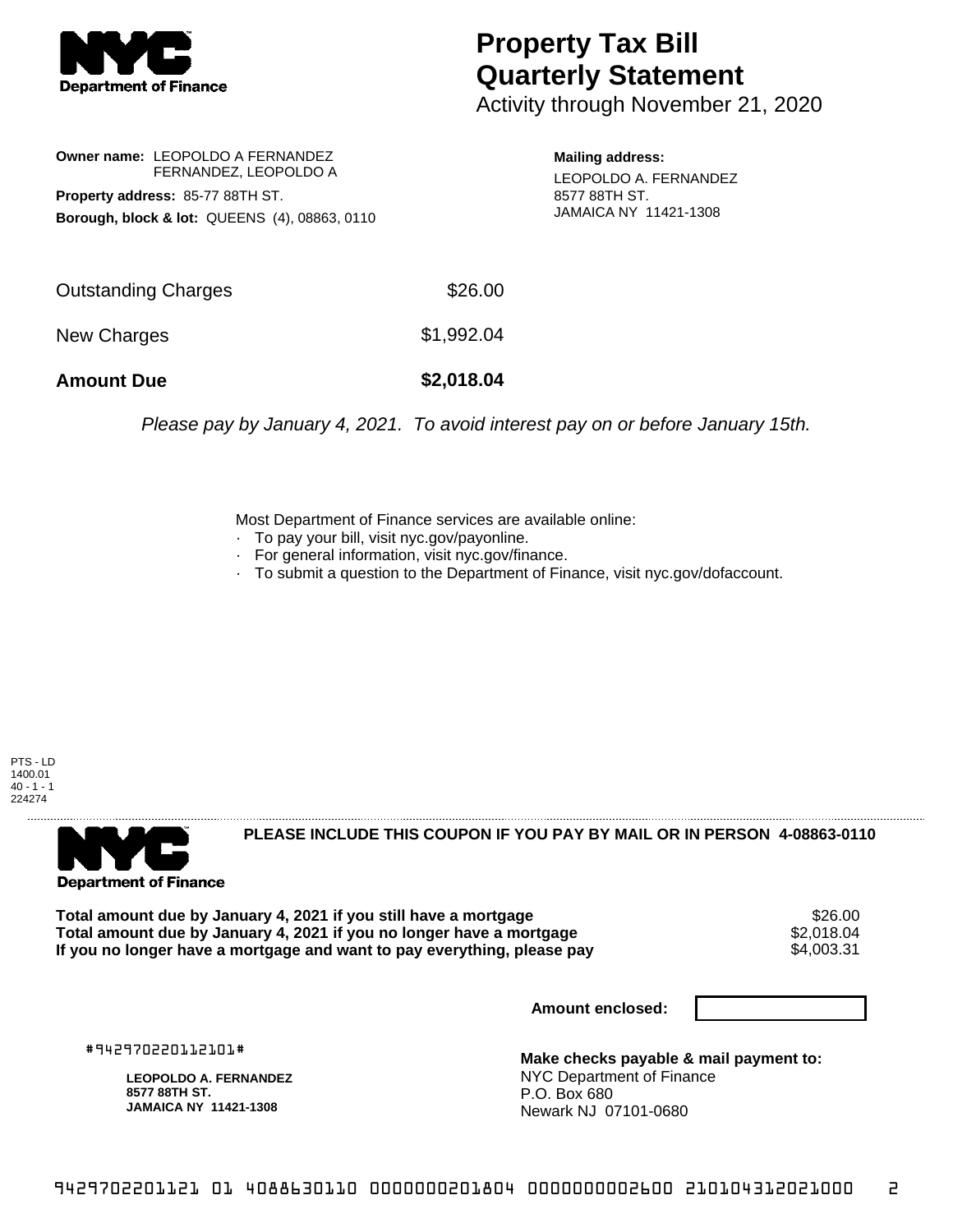

| <b>Billing Summary</b>                                                     | <b>Activity Date Due Date</b> |                     | Amount       |
|----------------------------------------------------------------------------|-------------------------------|---------------------|--------------|
| Outstanding charges including interest and payments                        |                               |                     | \$26.00      |
| <b>Finance-Property Tax</b>                                                |                               | 01/01/2021          | \$2,015.26   |
| <b>Adopted Tax Rate</b>                                                    |                               |                     | $$-23.22$    |
| <b>Total amount due</b>                                                    |                               |                     | \$2,018.04   |
| <b>Tax Year Charges Remaining</b>                                          | <b>Activity Date</b>          | <b>Due Date</b>     | Amount       |
| <b>Finance-Property Tax</b>                                                |                               | 04/01/2021          | \$2,015.26   |
| <b>Adopted Tax Rate</b>                                                    |                               |                     | $$-23.22$    |
| Total tax year charges remaining                                           |                               |                     | \$1,992.04   |
| If you pay everything you owe by January 4, 2021, you would save:          |                               |                     | \$6.77       |
| How We Calculated Your Property Tax For July 1, 2020 Through June 30, 2021 |                               |                     |              |
|                                                                            |                               | Overall             |              |
| Tax class 1 - Small Home, Less Than 4 Families                             |                               | <b>Tax Rate</b>     |              |
| Original tax rate billed                                                   |                               | 21.1670%            |              |
| New Tax rate                                                               |                               | 21.0450%            |              |
| <b>Estimated Market Value \$968,000</b>                                    |                               |                     |              |
|                                                                            |                               |                     | <b>Taxes</b> |
| <b>Billable Assessed Value</b>                                             |                               | \$38,083            |              |
| <b>Taxable Value</b>                                                       |                               | \$38,083 x 21.0450% |              |
| <b>Tax Before Abatements and STAR</b>                                      |                               | \$8,014.60          | \$8,014.60   |
| Annual property tax                                                        |                               |                     | \$8,014.60   |
| Original property tax billed in June 2020                                  |                               |                     | \$8,061.04   |
| Change In Property Tax Bill Based On New Tax Rate                          |                               |                     | $$-46.44$    |

Please call 311 to speak to a representative to make a property tax payment by telephone.

For information about the interest rate charged on late payments, visit nyc.gov/taxbill.

## **Home banking payment instructions:**

- 1. **Log** into your bank or online bill pay website.
- 2. **Add** the new payee: NYC DOF Property Tax. Enter your account number, which is your boro, block and lot, as it appears here: 4-08863-0110 . You may also need to enter the address for the Department of Finance. The address is P.O. Box 680, Newark NJ 07101-0680.
- 3. **Schedule** your online payment using your checking or savings account.

## **Did Your Mailing Address Change?**

If so, please visit us at **nyc.gov/changemailingaddress** or call **311.**

When you provide a check as payment, you authorize us either to use information from your check to make a one-time electronic fund transfer from your account or to process the payment as a check transaction.